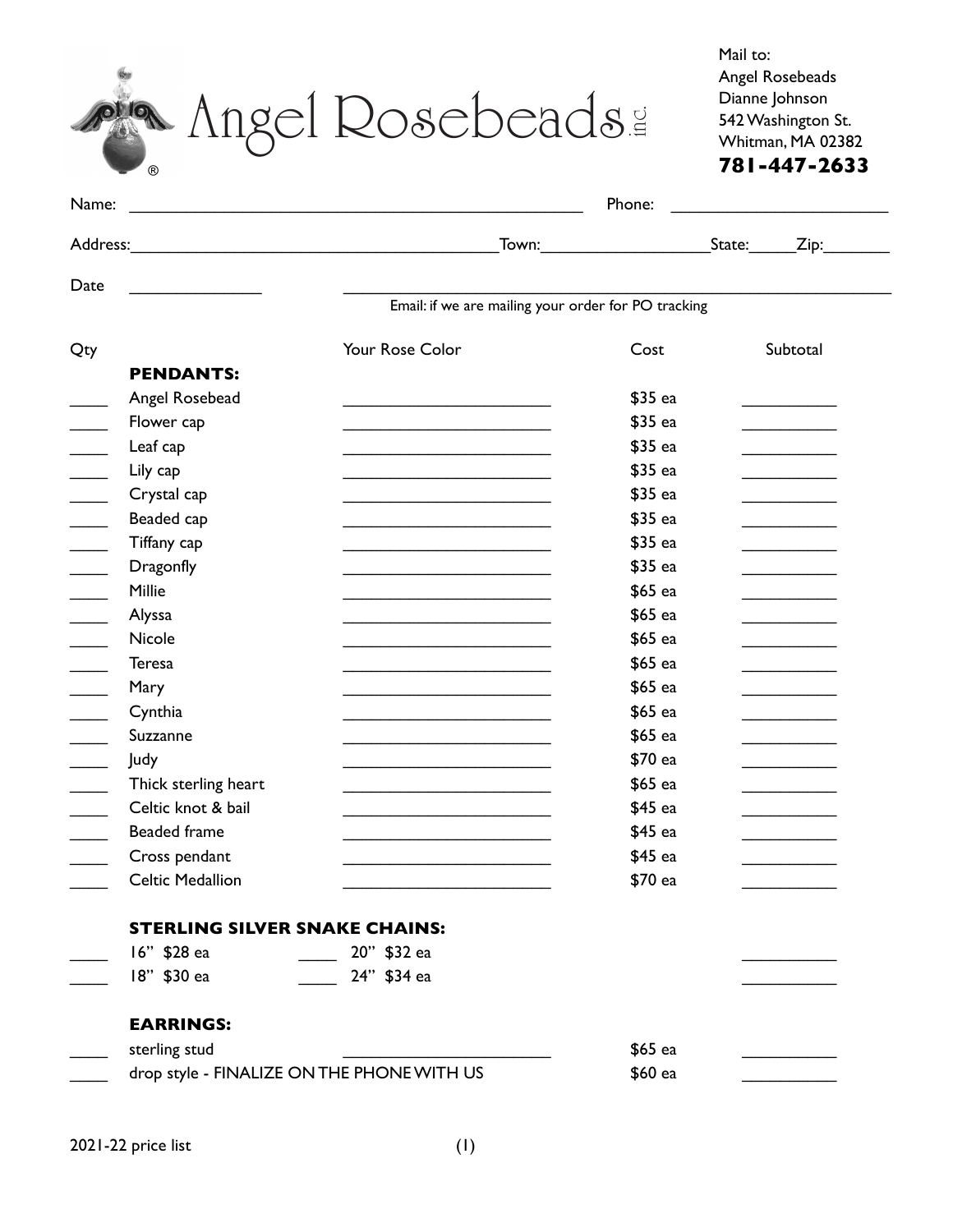|                                             | Phone:                                                                                                                |          |                                              |  |
|---------------------------------------------|-----------------------------------------------------------------------------------------------------------------------|----------|----------------------------------------------|--|
|                                             | Your Rose Color                                                                                                       | Cost     | Subtotal                                     |  |
|                                             | <b>ONE BEAD BRACELET:</b> choose design, rose color & size.                                                           |          |                                              |  |
| beaded caps & celtic knots                  | <u> 1999 - Johann Barn, mars ann an t-Amhain ann an t-A</u>                                                           | \$70 ea  |                                              |  |
| beaded caps & hearts                        |                                                                                                                       | \$70 ea  |                                              |  |
| beaded caps & butterflies                   | <u> 1989 - Johann John Stein, mars an deus Amerikaansk kommunister (</u>                                              | \$70 ea  | and the company of the company of            |  |
| leaf caps & crystals                        |                                                                                                                       | \$70 ea  |                                              |  |
| Cuff Bracelet 7" only                       |                                                                                                                       | \$90 ea  |                                              |  |
|                                             | ALL BEAD BRACELET: choose design, rose color & size (these run 1/2" small)                                            |          |                                              |  |
| crystal caps & crystals                     | <u> 1989 - Johann Barbara, martxa alemaniar a</u>                                                                     | \$100 ea |                                              |  |
| leaf caps & crystals                        |                                                                                                                       | \$100 ea | <u> 1980 - Jan Barnett, fransk politiker</u> |  |
| lily caps & crystals                        | the contract of the contract of the contract of the contract of the contract of                                       | \$100 ea | <u> 1980 - Johann Barbara, martxa a</u>      |  |
| tiffany caps & 4mm                          |                                                                                                                       | \$100 ea |                                              |  |
| beaded caps, 4mm & wings                    | the contract of the contract of the contract of the contract of the contract of                                       | \$100 ea |                                              |  |
| crystal caps & stones                       | the contract of the contract of the contract of the contract of the contract of                                       | \$100 ea |                                              |  |
| beaded caps & hearts                        | <u> 1989 - Johann Barbara, martin amerikan basar dan berasal dalam basar dalam basar dalam basar dalam basar dala</u> | \$100 ea |                                              |  |
| beaded caps & butterflies                   | <u> 1989 - Johann Barbara, martin amerikan basar dan berasal dalam basar dalam basar dalam basar dalam basar dala</u> | \$100 ea |                                              |  |
| beaded caps & celtic knots                  |                                                                                                                       | \$100 ea |                                              |  |
|                                             | <b>ORNAMENTS/STANDING ITEMS:</b> circle ORN or ST where indicated                                                     |          |                                              |  |
| Angel ORN                                   |                                                                                                                       | $$55$ ea |                                              |  |
| Double Wing ORN                             | <u> 1989 - Johann Barbara, martin amerikan basar dan berasal dalam basar dalam basar dalam basar dalam basar dala</u> | $$55$ ea |                                              |  |
| Our Family ORN or ST                        |                                                                                                                       | \$55 ea  |                                              |  |
| Heart ORN or ST                             |                                                                                                                       | \$55 ea  |                                              |  |
| Celtic Cross ORN or ST                      |                                                                                                                       | \$55 ea  |                                              |  |
| Box Cross ORN or ST                         |                                                                                                                       | \$55 ea  |                                              |  |
| <b>Hammered Cross</b>                       |                                                                                                                       | \$55 ea  |                                              |  |
| Fleur-de-lis Cross                          |                                                                                                                       | \$60 ea  |                                              |  |
| <b>Tears Cross</b>                          |                                                                                                                       | \$65 ea  |                                              |  |
| Celtic cross wall hanging                   |                                                                                                                       | \$65 ea  |                                              |  |
| Always On My Mind ORN is delayed until July | taking orders, but metal                                                                                              | \$65 ea  |                                              |  |
|                                             |                                                                                                                       | \$70 ea  |                                              |  |
| Couple 3 tier                               |                                                                                                                       |          |                                              |  |
| Butterfly 3 tier                            |                                                                                                                       | \$70 ea  |                                              |  |
| Dragonfly 3 tier                            |                                                                                                                       | \$70 ea  |                                              |  |
| Snowflake w/ stones                         |                                                                                                                       | \$80 ea  |                                              |  |
| Snowflake w/ crystals                       |                                                                                                                       | \$85 ea  |                                              |  |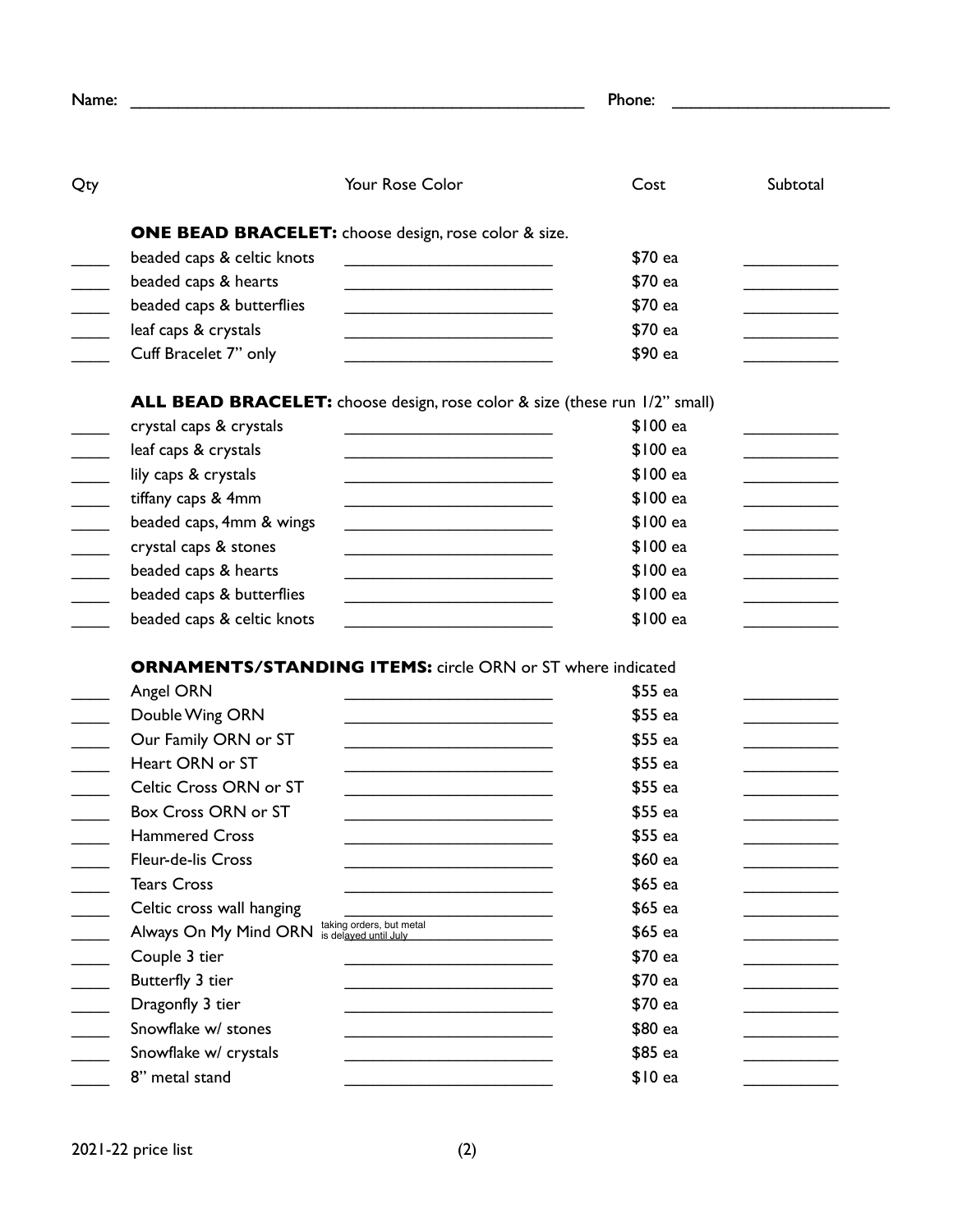| Name:                                                              |                                                                                      |                                                                                                                      | Phone:                      |                       |
|--------------------------------------------------------------------|--------------------------------------------------------------------------------------|----------------------------------------------------------------------------------------------------------------------|-----------------------------|-----------------------|
|                                                                    |                                                                                      |                                                                                                                      |                             |                       |
| Qty                                                                |                                                                                      | <b>Your Rose Color</b>                                                                                               | Cost                        | Subtotal              |
|                                                                    |                                                                                      | <b>STERLING RINGS: Special occasion wear suggested</b>                                                               |                             |                       |
|                                                                    | Beaded edge ring size 7                                                              | <u> 1989 - Johann Barbara, martin amerikan personal (</u>                                                            | \$75 ea                     |                       |
|                                                                    | Hearts on side ring size 7                                                           |                                                                                                                      | \$85 ea                     |                       |
|                                                                    | Sizing fee on each ring NOT                                                          | <u> 1980 - Andrea Britain, politik eta politik eta politik eta politik eta politik eta politik eta politik eta p</u> | \$25 ea                     |                       |
|                                                                    |                                                                                      | a size 7. Indicate your ring size. Rings can not be resized later.                                                   |                             |                       |
|                                                                    | <b>PRAYER BEADS:</b>                                                                 |                                                                                                                      |                             |                       |
|                                                                    | Rosary                                                                               |                                                                                                                      | \$225 ea                    |                       |
|                                                                    | Decade                                                                               |                                                                                                                      | \$100 ea                    |                       |
|                                                                    | <b>OTHER ITEMS:</b>                                                                  |                                                                                                                      |                             |                       |
|                                                                    | Keychain                                                                             |                                                                                                                      | \$40 ea                     |                       |
|                                                                    | Golf Marker & clip                                                                   |                                                                                                                      | \$70 ea                     |                       |
|                                                                    | <b>Cuff links</b>                                                                    |                                                                                                                      | \$85 ea                     |                       |
|                                                                    | Round Disc Pin                                                                       |                                                                                                                      | \$40 ea                     |                       |
|                                                                    | Shamrock Pin                                                                         |                                                                                                                      | \$40 ea                     |                       |
|                                                                    | Angel Pin                                                                            |                                                                                                                      | \$40 ea                     |                       |
|                                                                    | <b>Beaded Cross Pin</b>                                                              | the control of the control of the control of the control of the control of the control of                            | \$40 ea                     |                       |
|                                                                    | <b>Celtic Cross Pin</b>                                                              |                                                                                                                      | \$40 ea                     |                       |
|                                                                    | Hammered Cross Visor Clip                                                            |                                                                                                                      | \$55 ea                     |                       |
|                                                                    | <b>Celtic Cross Visor Clip</b>                                                       |                                                                                                                      | \$55 ea                     |                       |
|                                                                    | Angel Visor Clip                                                                     |                                                                                                                      | \$55 ea                     |                       |
|                                                                    | Full payment is appreciated as these are custom orders.<br>SORRY, NO CREDIT CARDS.   |                                                                                                                      | $Pg$                        |                       |
| Keep the rose colors separate. Each color in their own paper bag.  |                                                                                      | Pg2                                                                                                                  |                             |                       |
|                                                                    |                                                                                      |                                                                                                                      |                             |                       |
|                                                                    | If mailing, use the US Postal Priority mail service. You will be given a tracking #. |                                                                                                                      | Pg 3                        |                       |
| DO NOT use signature required service. This will delay your order. |                                                                                      |                                                                                                                      | Sub Total                   |                       |
|                                                                    | Include in a box: your petals, this completed order form and a check.                |                                                                                                                      |                             |                       |
|                                                                    | We will call you when we receive your petals.                                        |                                                                                                                      |                             |                       |
| Please NO CHANGES $\sim$ 3-4 MONTHS turn around                    |                                                                                      | 6.25% MA Tax:                                                                                                        |                             |                       |
|                                                                    |                                                                                      |                                                                                                                      | Are we shipping             | circle one:           |
| Care cards and jewelry boxes will be included for each item.       |                                                                                      | your order                                                                                                           | <b>YES</b><br><b>NO</b>     |                       |
|                                                                    | Visit angelrosebeads.com for more helpful information.                               |                                                                                                                      | to you?                     | Add \$9<br>picking up |
|                                                                    | Returned checks are subject to a \$15 fee.                                           |                                                                                                                      | Total:                      |                       |
| 2021-22 price list                                                 |                                                                                      | (3)                                                                                                                  | Payment type:<br>circle one | Check / Cash / Venmo  |